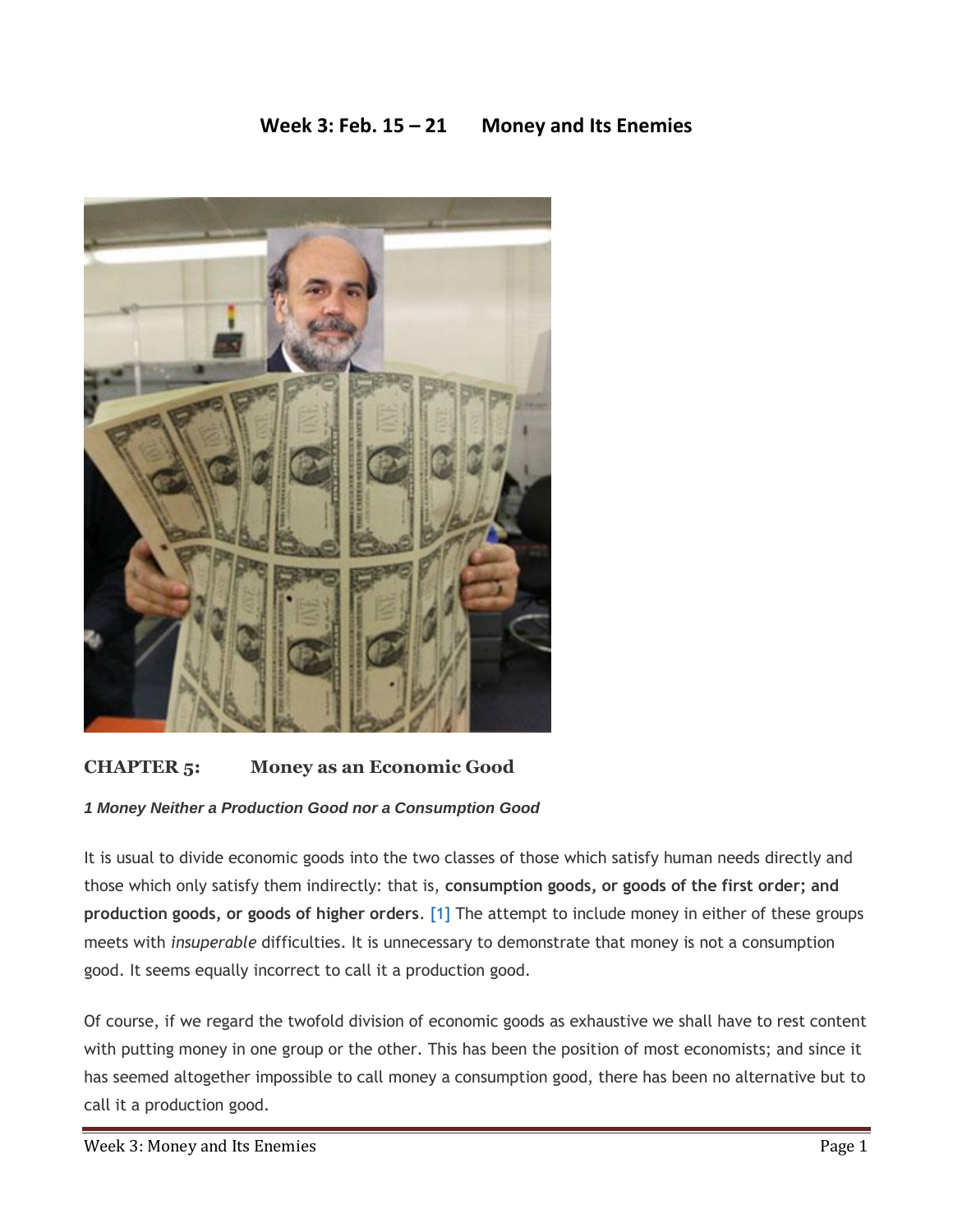This apparently arbitrary procedure has usually been given only a very cursory vindication. Roscher, for example, thought it sufficient to mention that money is "the chief instrument of every transfer" (*vornehmstes Werkzeug jeden Verkehrs*). [\[2\]](http://mises.org/books/Theory_Money_Credit/Part1_Ch5.aspx#_edn2)

In opposition to Roscher, Knies made room for money in the classification of goods by replacing the twofold division into production goods and consumption goods by a threefold division into means of production, objects of consumption, and media of exchange. [\[3\]](http://mises.org/books/Theory_Money_Credit/Part1_Ch5.aspx#_edn3) His arguments on this point, which are unfortunately scanty, have hardly attracted any serious attention and have been often misunderstood. Thus Helfferich attempts to confute Knies's proposition, that a sale-and-purchase transaction is not in itself an act of production but an act of (interpersonal) transfer, by asserting that the same sort of objection might be made to the inclusion of means of transport among instruments of production on the grounds that transport is not in itself an act of production but an act of (interlocal) transfer and that the nature of goods is no more altered by transport than by a change of ownership. [\[4\]](http://mises.org/books/Theory_Money_Credit/Part1_Ch5.aspx#_edn4)

Obviously, it is the ambiguity of the German word*Verkehr* that has obscured the deeper issues here involved. On the one hand,*Verkehr* bears a meaning that may be roughly translated by the word *commerce*; that is, the exchange of goods and services on the part of individuals. But it also means the transfer through space of persons, goods, and information. These two groups of things denoted by the German word *Verkehr* have nothing in common but their name. It is therefore impossible to countenance the suggestion of a relationship between the two meanings of the word that is involved in the practice of speaking of "*Verkehr* in the broader sense," by which is meant the transfer of goods from one person's possession to that of another, and "*Verkehr*in the narrower sense," by which is meant the transfer of goods from one point in space to another. [\[5\]](http://mises.org/books/Theory_Money_Credit/Part1_Ch5.aspx#_edn5) Even popular usage recognizes two distinct meanings here, not a narrower and a broader version of the same meaning.

The common nomenclature of the two meanings, as also their incidental confusion, may well be attributable to the fact that exchange transactions often, but by no means always, go hand in hand with acts of transport, through space and vice versa. [\[6\]B](http://mises.org/books/Theory_Money_Credit/Part1_Ch5.aspx#_edn6)ut obviously this is no reason why science should impute an intrinsic similarity to these essentially different processes.

It should never have been called in question that the transportation of persons, goods, and information is to be reckoned part of production, so far as it does not constitute an act of consumption, as do pleasure trips for example. All the same, two things have hindered recognition of this fact. The first is the widespread misconception of the nature of production. There is a naive view of production that regards it as the bringing into being of matter that did not previously exist, as creation in the true sense of the word. From this it is easy to derive a contrast between the creative work of production and the mere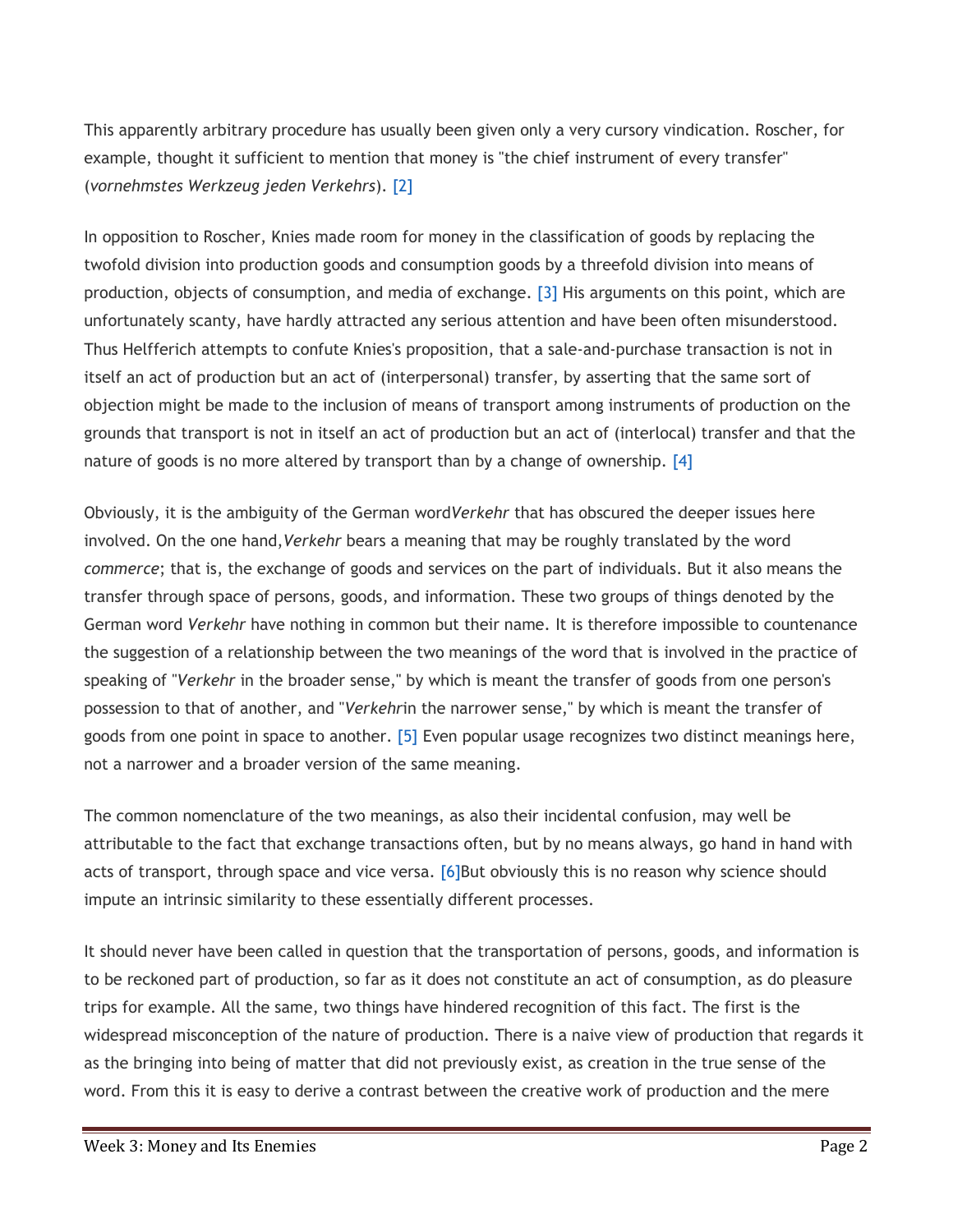transportation of goods. This way of regarding the matter is entirely inadequate. In fact, the role played by man in production always consists solely in combining his personal forces with the forces of Nature in such a way that the cooperation leads to some particular desired arrangement of material. No human act of production amounts to more than altering the position of things in space and leaving the rest to Nature. [\[7\]](http://mises.org/books/Theory_Money_Credit/Part1_Ch5.aspx#_edn7) This disposes of one of the objections to regarding transportation as a productive process.

The second objection arises from **insufficient insight into the nature of goods.** It is often overlooked that, among other natural qualities, the position of a thing in space has important bearings on its capacity for satisfying human wants. Things that are of perfectly identical technological composition must yet be regarded as specimens of different kinds of goods if they are not in the same place and in the same state of readiness for consumption or further production. Till now the position of a good in space has been recognized only as a factor determining its economic or noneconomic nature. It is hardly possible to ignore the fact that drinking water in the desert and drinking water in a well-watered mountain district, despite their chemical and physical similarity and their equal thirst-quenching properties, have nevertheless a totally different significance for the satisfaction of human wants. The only water that can quench the thirst of the traveler in the desert is the water that is on the spot, ready for consumption.

Within the group of economic goods itself, however, the factor of situation has been taken into consideration only for goods of certain kinds—those whose position has been fixed, whether by man or nature; and even among these, attention has seldom been given to any but the most outstanding example, land. As far as movable goods are concerned, the factor of situation has been treated as negligible.

This attitude is in consonance with commercial technology. The microscope fails to reveal any difference between two lots of beet sugar, of which one is warehoused in Prague and the other in London. But for the **purposes of economics it is better to regard the two lots of sugar as goods of different kinds.** Strictly speaking, **only those goods should be called goods of the first order which are already where they can immediately be consumed**. All other economic goods, even if they are ready for consumption in the technological sense, must be regarded as goods of higher orders which can be transmuted into goods of the first order only by combination with the complementary good, "means of transport." Regarded in this light, means of transport are obviously production goods. "Production," says Wieser, "is the utilization of the more advantageous among remote conditions of welfare." [8] There is nothing to prevent us from interpreting the word *remote* in its literal sense for once, and not just figuratively.

We have seen that transfer through space is one sort of production; and means of transport, therefore, so far as they are not consumption goods such as pleasure yachts and the like, must be included among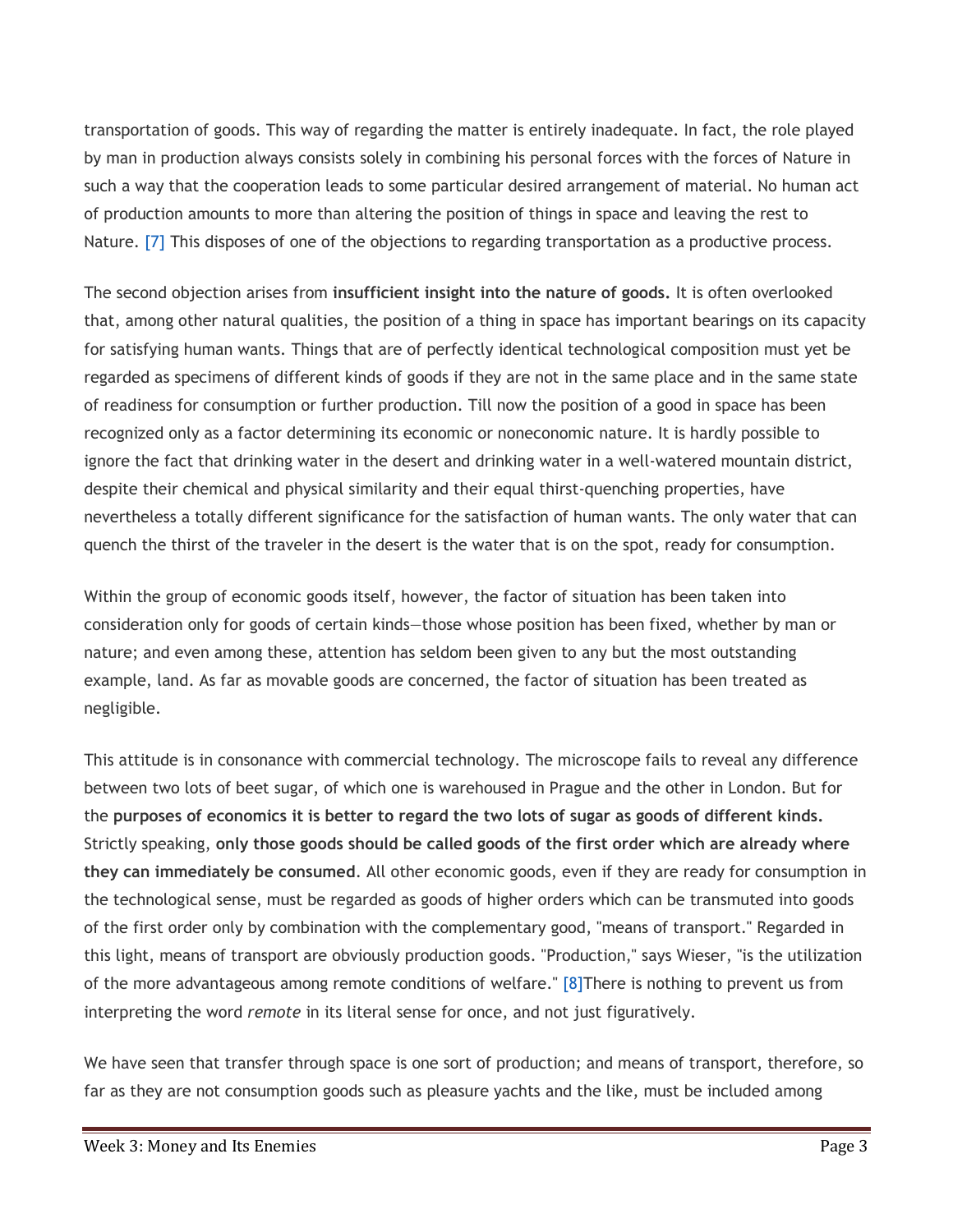production goods. Is this true of money as well? Are the economic services that money renders comparable with those rendered by means of transport? Not in the least. Production is quite possible without money. There is no need for money either in the isolated household or in the socialized community. Nowhere can we discover a good of the first order of which we could say that the use of money was a necessary condition of its production.

**It is true that the majority of economists reckon money among production goods.** Nevertheless, arguments from authority are invalid; the proof of a theory is in its reasoning, not in its sponsorship; and with all due respect for the masters, it must be said that they have not justified their position very thoroughly in this matter. This is most remarkable in Böhm-Bawerk. As has been said, Knies recommends the substitution of a threefold classification of economic goods into objects of consumption, means of production, and media of exchange, for the customary twofold division into consumption goods and production goods. In general, Böhm-Bawerk treats Knies with the greatest respect and, whenever he feels obliged to differ from him, criticizes his arguments most carefully. But in the present case he simply disregards them. He unhesitatingly includes money in his concept of social capital, and incidentally specifies it as a product destined to assist further production. He refers briefly to the objection that money is an instrument, not of production, but of exchange; but instead of answering this objection, he embarks on an extended criticism of those doctrines that treat stocks of good in the hands of producers and middlemen as goods ready for consumption instead of as intermediate products.

Böhm-Bawerk's argument proves conclusively that production is not completed until the goods have been brought to the place where they are wanted, and that it is illegitimate to speak of goods being ready for consumption until the final process of transport is completed. But it contributes nothing to our present discussion; for the chain of reasoning gives way just at the critical link. After having proved that the horse and wagon with which the farmer brings home his corn and wood must be reckoned as means of production and as capital, Böhm-Bawerk adds that "logically all the objects and apparatus of 'bringing home' in the broader economic sense, the things that have to be transported, the roads, railways, and ships, and the commercial tool *money*, must be included in the concept of capital." [\[9\]](http://mises.org/books/Theory_Money_Credit/Part1_Ch5.aspx#_edn9)

This is the same jump that Roscher makes. It leaves out of consideration the difference between transport, which consists in an alteration of the utility of things, and exchange, which constitutes a separate economic category altogether. It is illegitimate to compare the part played by money in production with that played by ships and railways. Money is obviously not a "commercial tool" in the same sense as account books, exchange lists, the stock exchange, or the credit system.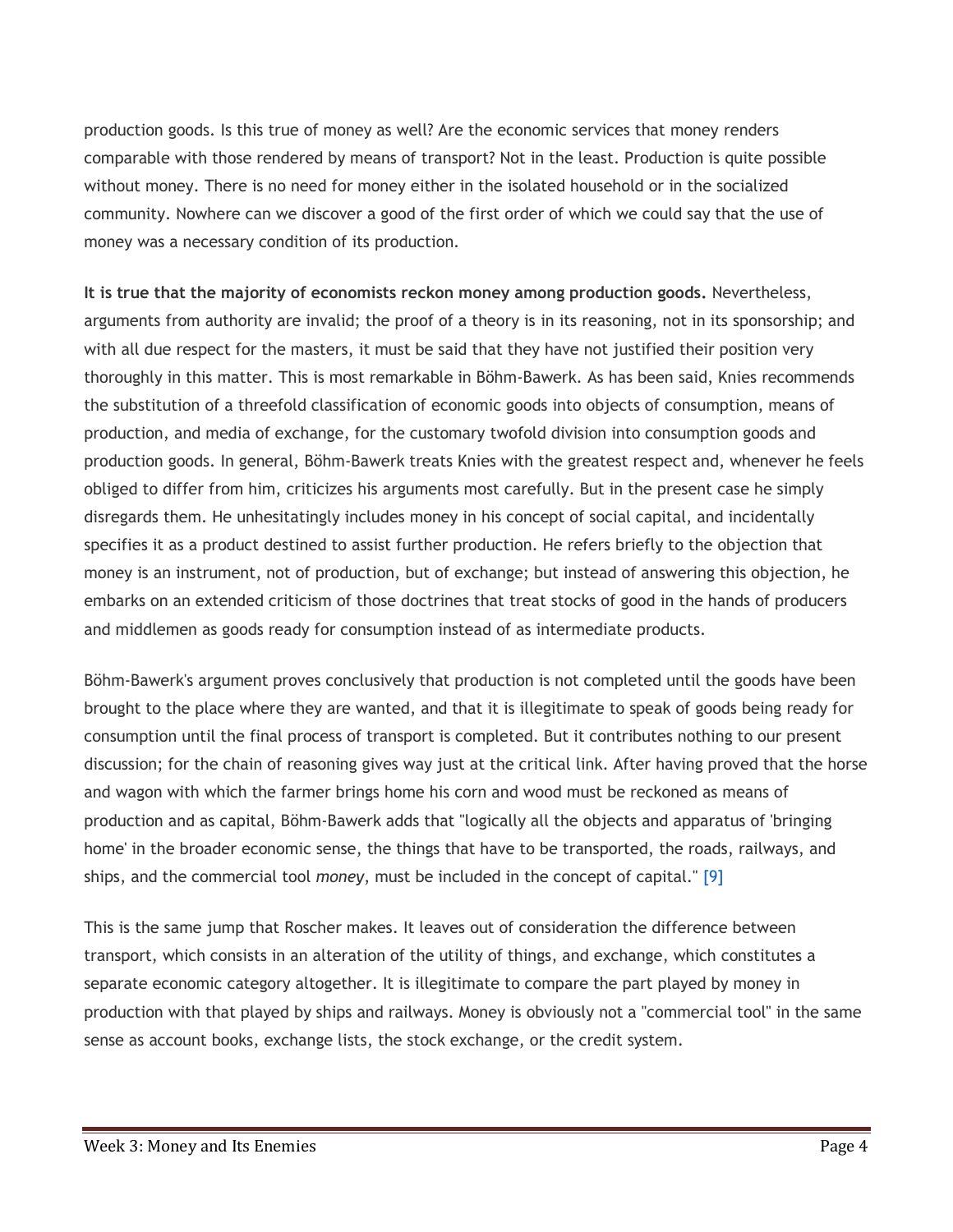Böhm-Bawerk's argument in its turn has not remained uncontradicted. Jacoby objects that while it treats money and the stocks of commodities in the hands of producers and middlemen as social capital, it nevertheless maintains the view that social capital is a pure economic category and independent of all legal definitions, although money and the "commodity" aspect of consumption goods are peculiar to a "commercial" type of economic organization. [\[10\]](http://mises.org/books/Theory_Money_Credit/Part1_Ch5.aspx#_edn10)

The invalidity of this criticism, so far as it is an objection to regarding commodities as production goods, is implied by what has been said above. There is no doubt that Böhm-Bawerk is in the right here, and not his critic. It is otherwise with the second point, the question of the inclusion of money. Admittedly, Jacoby's own discussion of the capital concept is not beyond criticism, and Böhm-Bawerk's refusal to accept it is probably justified. [\[11\]](http://mises.org/books/Theory_Money_Credit/Part1_Ch5.aspx#_edn11) But that does not concern us at present. We are only concerned with the problem of the concept of goods. On this point as well Böhm-Bawerk disagrees with Jacoby. In the third edition of volume two of his masterpiece, Capital and Interest, he argues that even a complex socialistic organization could hardly do without undifferentiated orders or certificates of some sort, "like money," which refer to the product awaiting distribution. [\[12\]T](http://mises.org/books/Theory_Money_Credit/Part1_Ch5.aspx#_edn12)his particular argument of his was not directly aimed at our present problem. Nevertheless, it is desirable to inquire whether the opinion expressed in it does not contain something that may be useful for our purpose as well.

Every sort of economic organization needs not only a mechanism for production but also a mechanism for distributing what is produced. It will scarcely be questioned that the distribution of goods among individual consumers constitutes a part of production, and that in consequence we should include among the means of production not only the physical instruments of commerce such as stock exchanges, account books, documents, and the like, but also everything that serves to maintain the legal system which is the foundation of commerce, as, for example, fences, railings, walls, locks, safes, the paraphernalia of the law courts, and the equipment of the organs of government entrusted with the protection of property. In a socialist state, this category might include among other things Böhm-Bawerk's "undifferentiated certificates" (to which, however, we cannot allow the description "like money"; for since money is not a certificate, it will not do to say of a certificate that it is like money. Money is always an economic good, and to say of a claim, which is what a certificate is, that it is like money, is only to drop back into the old practice of regarding rights and business connections as goods. Here we can invoke Böhm-Bawerk's own authority against himself). [\[13\]](http://mises.org/books/Theory_Money_Credit/Part1_Ch5.aspx#_edn13)

What prevents us nevertheless from reckoning money among these "distribution goods" and so among production goods (and incidentally the same objection applies to its inclusion among consumption goods) is the following consideration. The loss of a consumption good or production good results in a loss of human satisfaction; it makes mankind poorer The gain of such a good results in an improvement of the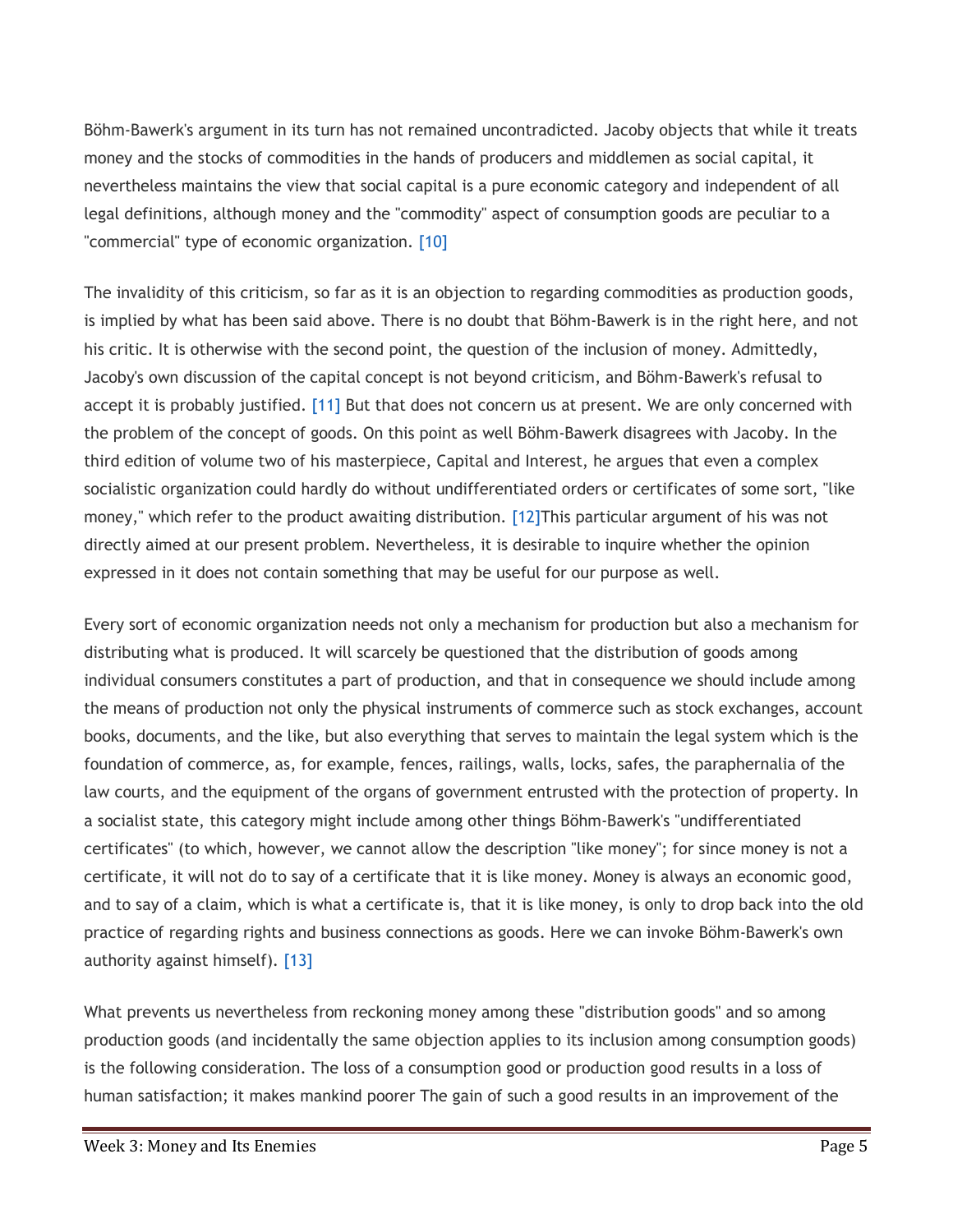human economic position; it makes mankind richer The same cannot be said of the loss or gain of money. Both changes in the available quantity of production goods or consumption goods and changes in the available quantity of money involve changes in values; but whereas the changes in the value of the production goods and consumption goods do not mitigate the loss or reduce the gain of satisfaction resulting from the changes in their quantity, the changes in the value of money are accommodated in such a way to the demand for it that, despite increases or decreases in its quantity, the economic position of mankind remains the same. An increase in the quantity of money can no more increase the welfare of the members of a community, than a diminution of it can decrease their welfare. Regarded from this point of view, those goods that are employed as money are indeed what Adam Smith called them, "dead stock, which ... produces nothing." [\[14\]](http://mises.org/books/Theory_Money_Credit/Part1_Ch5.aspx#_edn14)

We have shown that, under certain conditions, indirect exchange is a necessary phenomenon of the market. The circumstance that goods are desired and acquired in exchange not for their own sakes but only in order to be disposed of in further exchange can never disappear from our type of market dealing, because the conditions that make it inevitable are present in the overwhelming majority of all exchange transactions. Now the economic development of indirect exchange leads to the employment of a common medium of exchange, to the establishment and elaboration of the institution of money. Money, in fact, is indispensable in our economic order But as an economic good it is not a physical component of the social distributive apparatus in the way that account books, prisons, or firearms are. No part of the total result of production is dependent on the collaboration of money, even though the use of money may be one of the fundamental principles on which the economic order is based.

Production goods derive their value from that of their products. Not so money; for no increase in the welfare of the members of a society can result from the availability of an additional quantity of money. The laws which govern the value of money are different from those which govern the value of production goods and from those which govern the value of consumption goods. All that these have in common is their general underlying principle, the fundamental economic law of value. This is a complete justification of the suggestion put forward by Knies that economic goods should be divided into means of production, objects of consumption, and media of exchange; for, after all, the primary object of economic terminology is to facilitate investigation into the theory of value.

## *2 Money as Part of Private Capital*

We have not undertaken this investigation into the relationship between money and production goods merely for its terminological interest. What is of importance for its own sake is not our ultimate conclusion, but the incidental light shed by our argument upon those peculiarities of money that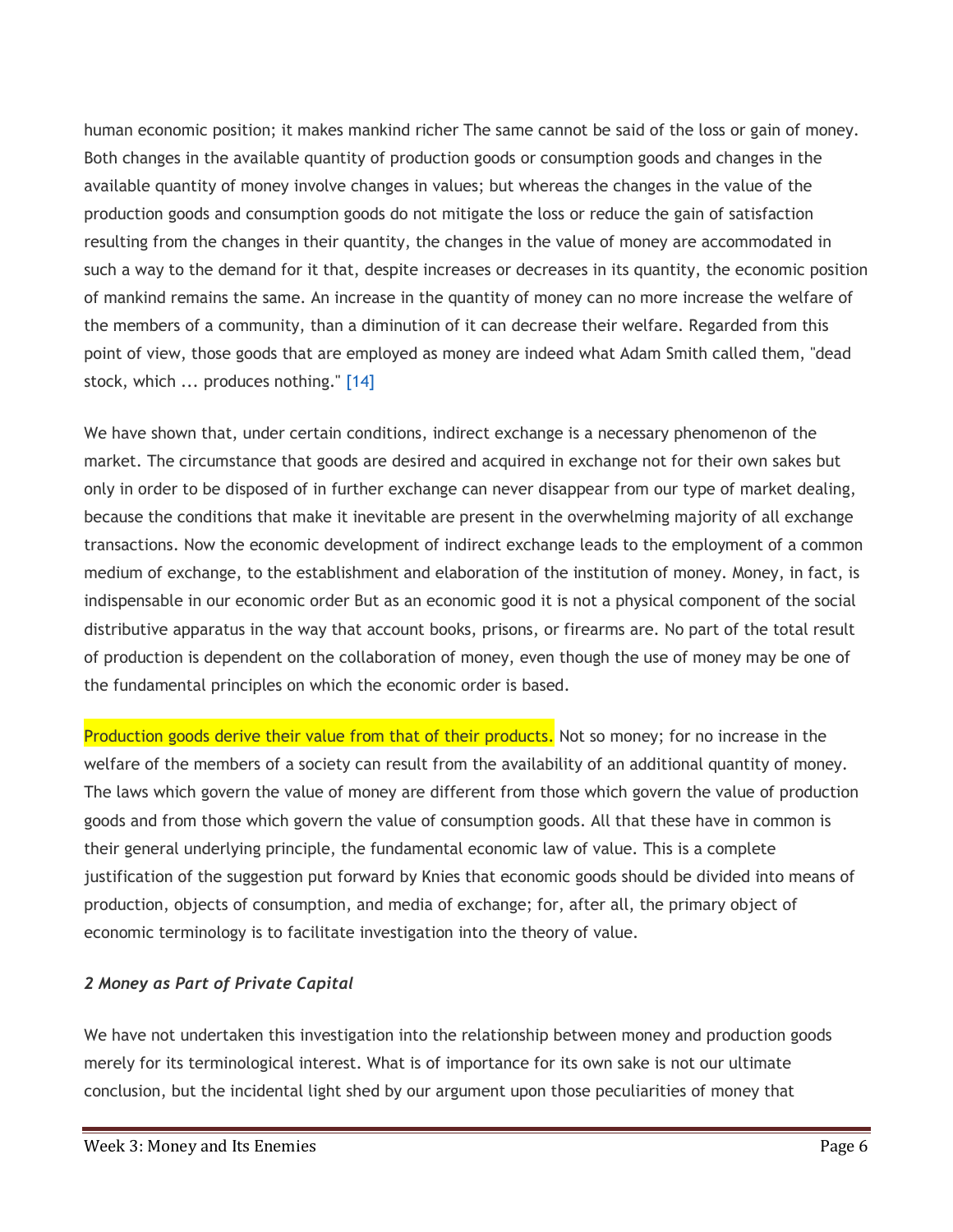distinguish it from other economic goods. These special characteristics of the common medium of exchange will receive closer attention when we turn to consider the laws that regulate the value of money and its variations.

But the result of our reasoning, too, the conclusion that money is not a production good, is not entirely without significance. It will help us to answer the question whether money is capital or not. This question in its turn is not an end in itself, but it provides a check upon the answer to a further problem concerning the relations between the equilibrium rate of interest and the money rate of interest, which will be dealt with in the third part of this book. If each conclusion confirms the other, then we may assume with a considerable degree of assurance that our arguments have not led us into error.

The first grave difficulty in the way of any investigation into the relation between money and capital arises from the difference of opinion that exists about the definition of the concept of capital. The views of scholars on the definition of capital are more divergent than their views on any other point of economics. None of the many definitions that have been suggested has secured general recognition; nowadays, in fact, the controversy about the theory of capital rages more fiercely than ever. If from among the large number of conflicting concepts we select that of Böhm-Bawerk to guide us in our investigation into the relation of money to capital, we could justify our procedure merely by reference to the fact that Böhm-Bawerk is the best guide for any serious attempt to study the problem of interest, even if such a study leads eventually (and by no means entirely without indebtedness to the labor that Böhm-Bawerk bestowed on this problem) to conclusions that differ widely from those which he himself arrived at. Furthermore, all those weighty arguments with which Böhm-Bawerk established his concept and defended it against his critics support such a choice. But quite apart from these, a reason that appears to be quite decisive is provided by the fact that no other concept of capital has been developed with equal clarity. [\[15\]](http://mises.org/books/Theory_Money_Credit/Part1_Ch5.aspx#_edn15) This last point is particularly important. It is not the object of the present discussion to arrive at any kind of conclusion respecting terminology or to provide any criticism of concepts, but merely to shed some light on one or two points that are of importance for the problem of the relations between the equilibrium and the money rates of interest. Hence it is less important for us to classify things correctly than to avoid vague ideas about their nature. Various opinions may be held as to whether money should be included in the concept of capital or not. The delimitation of concepts of this nature is merely a question of expediency, in connection with which it is quite easy for differences of opinion to arise. But the economic function of money is a matter about which it should be possible to arrive at perfect agreement.

Of the two concepts of capital that Böhm-Bawerk distinguishes, following the traditional economic terminology, that of what is called private or acquisitive capital is both the older and the wider. This was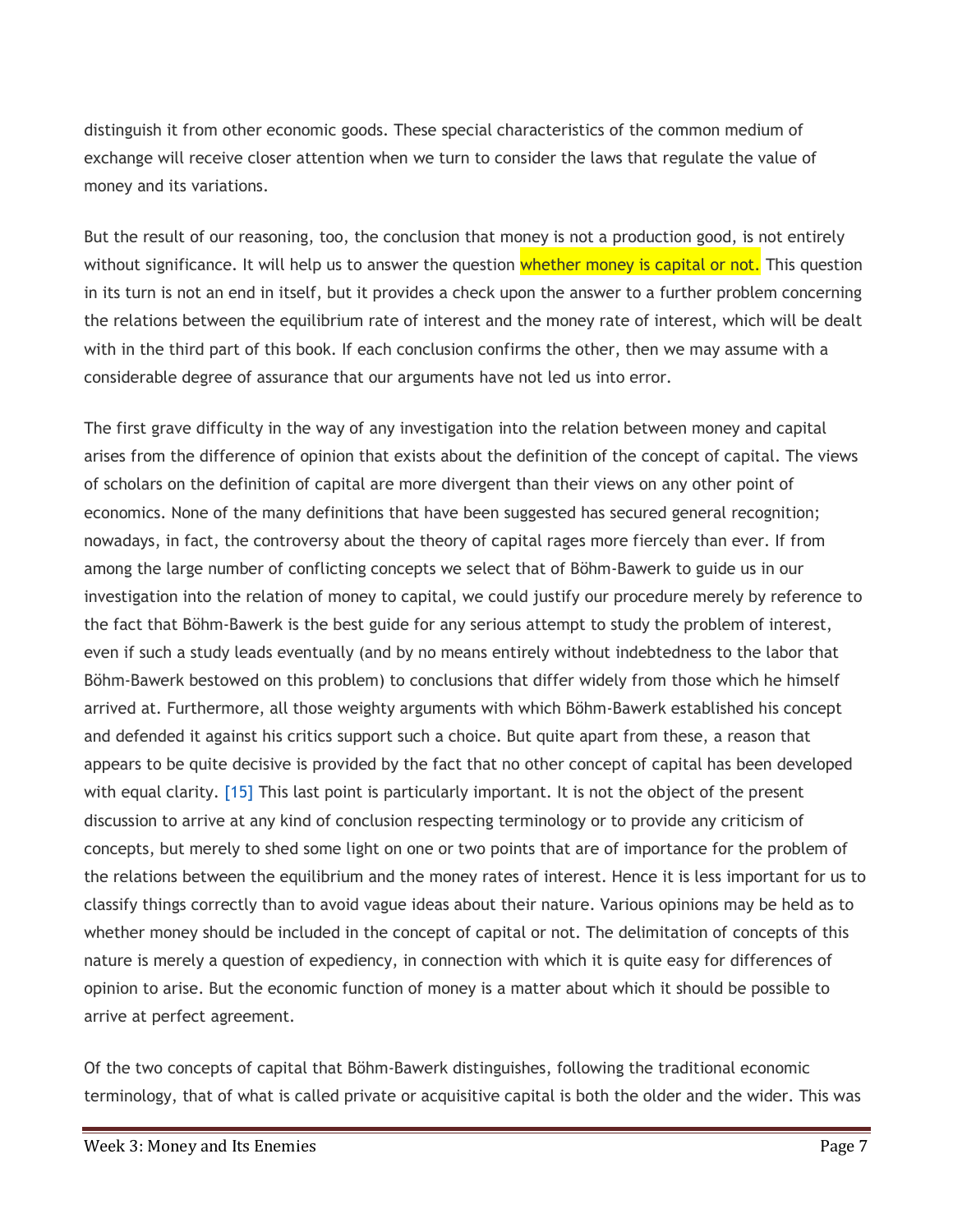the original root idea from which the narrower concept of social or productive capital was afterward separated. It is therefore logical to begin our investigation by inquiring into the connection between private capital and money.

Böhm-Bawerk defines private capital as the aggregate of the products that serve as a means to the acquisition of goods. [\[16\]](http://mises.org/books/Theory_Money_Credit/Part1_Ch5.aspx#_edn16) It has never been questioned that money must be included in this category. In fact, the development of the scientific concept of capital starts from the notion of an interest-bearing sum of money. This concept of capital has been broadened little by little until at last it has taken the form which it bears in modern scientific discussion, on the whole in approximate coincidence with popular usage.

The gradual evolution of the concept of capital has meant at the same time an increasing understanding of the function of money as capital. Early in history the lay mind discovered an explanation of the fact that money on loan bears interest—that money, in fact, "works." But such an explanation as this could not long satisfy scientific requirements. Science therefore countered it with the fact that money itself is barren. Even in ancient times general recognition must have been accorded to the view which later in the shape of the maxim *pecunia pecuniam parere non potest* was to be the basis of all discussion of the problem of interest for hundreds and even thousands of years, and Aristotle undoubtedly did not state it in the famous passage in his *Politics* as a new doctrine but as a generally accepted commonplace. [\[17\]](http://mises.org/books/Theory_Money_Credit/Part1_Ch5.aspx#_edn17) Despite its obviousness, this perception of the physical unfruitfulness of money was a necessary step on the way to full realization of the problem of capital and interest. If sums of money on loan do bear "fruit," and it is not possible to explain this phenomenon by the physical productivity of the money, then other explanations must be sought.

The next step toward an explanation was provided by the observation that after a loan is made the borrower as a rule exchanges the money for other economic goods, and that those owners of money who wish to obtain a profit from their money without lending it do the same. This was the starting point for the extension of the concept of capital referred to above, and for the development of the problem of the money rate of interest into the problem of the "natural" rate of interest.

It is true that centuries passed before these further steps were accomplished. At first there was a complete halt in the development of the theory of capital. Further progress was in fact not desired; what was already attained sufficed perfectly; for the aim of science then was not to explain reality but to vindicate ideals. And public opinion disapproved of the taking of interest. Even later, when the taking of interest was recognized in Greek and Roman law, it was still not considered respectable, and all the writers of classical times strove to outdo one another in condemning it. When the church adopted this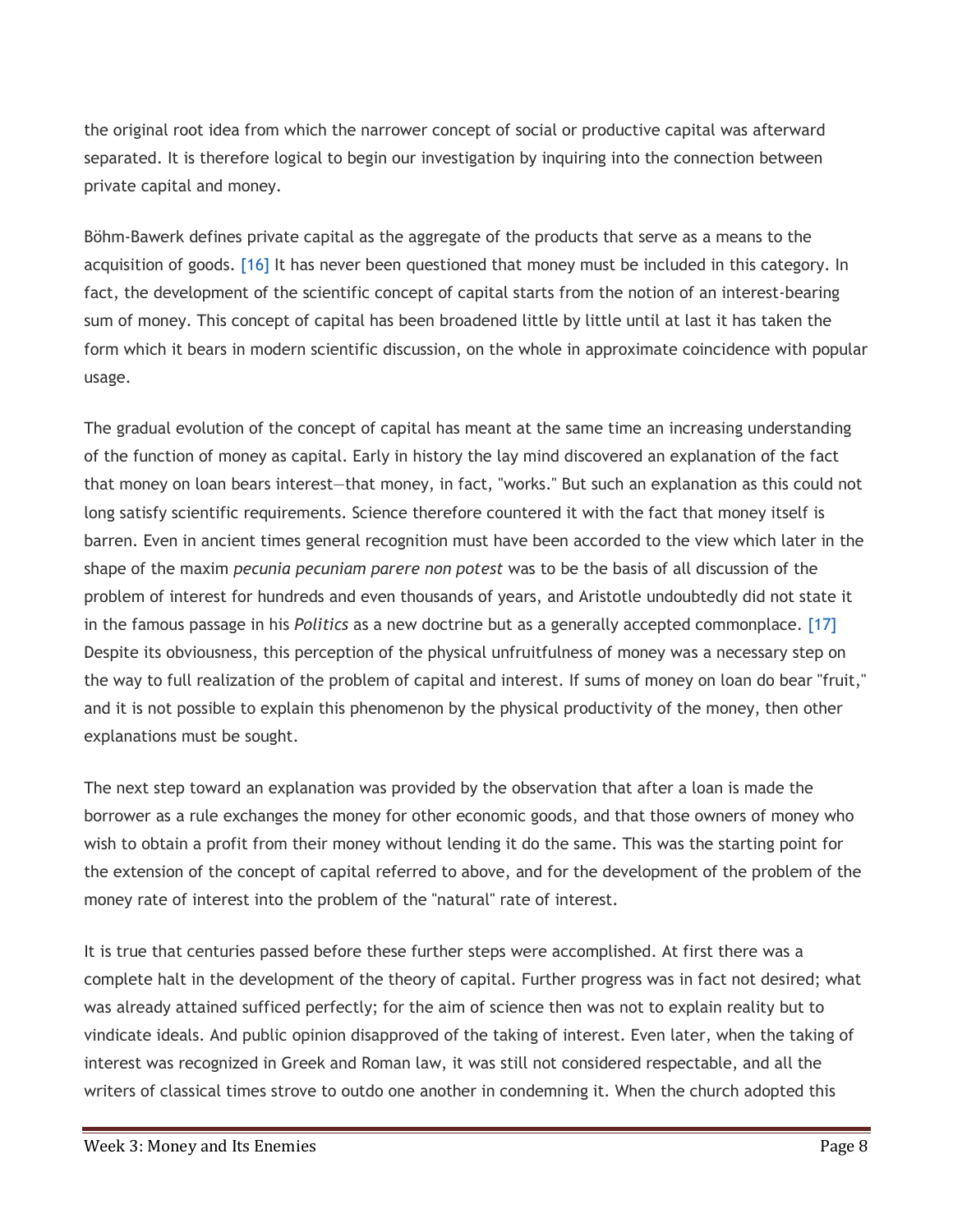proscription of interest, and attempted to support its attitude by quotations from the Bible, it cut the ground away from beneath all unauthorized attempts to deal with the matter. Every theorist who turned his attention to the problem was already convinced that the taking of interest was harmful, unnatural, and uncharitable, and found his principal task in the search for new objections to it. It was not for him to explain how interest came to exist, but to sustain the thesis that it was reprehensible. In such circumstances it was easy for the doctrine of the sterility of money to be taken over uncritically by one writer from another as an extraordinarily powerful argument against the payment of interest, and thus, not for the sake of its content but for the sake of the conclusion it supported, to become an obstacle in the way of the development of interest theory. It became a help and no longer a hindrance to this development, when a move was made toward the construction of a new theory of capital after the downfall of the old canonist theory of interest. Its first effect, then, was to necessitate an extension of the concept of capital, and consequently of the problem of interest. In popular usage and in the terminology of scholars, capital was no longer "sums of money on loan" but "accumulated stocks of goods." [\[18\]](http://mises.org/books/Theory_Money_Credit/Part1_Ch5.aspx#_edn18)

The doctrine of the unfruitfulness of money has another significance for our problem. It sheds light on the position of money within the class of things constituting private capital. Why do we include money in capital? Why is interest paid for sums of money on loan? How is it possible to use sums of money, even without lending them, so that they yield an income? There can be no doubt about the answers to these questions. Money is an acquisitive instrument only when it is exchanged for some other economic good. In this respect money may be compared with those consumption goods that form part of private capital only because they are not consumed by their owners themselves but are used for the acquisition of other goods or services by means of exchange. Money is no more acquisitive capital than these consumption goods are; the real acquisitive capital consists in the goods for which the money or the consumption goods are exchanged. Money that is lying "idle," that is, money that is not exchanged for other goods, is not a part of capital; it produces no fruit. Money is part of the private capital of an individual only if and so far as it constitutes a means by which the individual in question can obtain other capital goods.

## *3 Money Not a Part of Social Capital*

By social or productive capital Böhm-Bawerk means the aggregate of the products intended for employment in further production. [\[19\]](http://mises.org/books/Theory_Money_Credit/Part1_Ch5.aspx#_edn19) If we accept the views expounded above, according to which money cannot be included among productive goods, then neither can it be included in social capital. It is true that Böhm-Bawerk includes it in social capital, as the majority of the economists that preceded him had done. This attitude follows logically from regarding money as a productive good; this is its only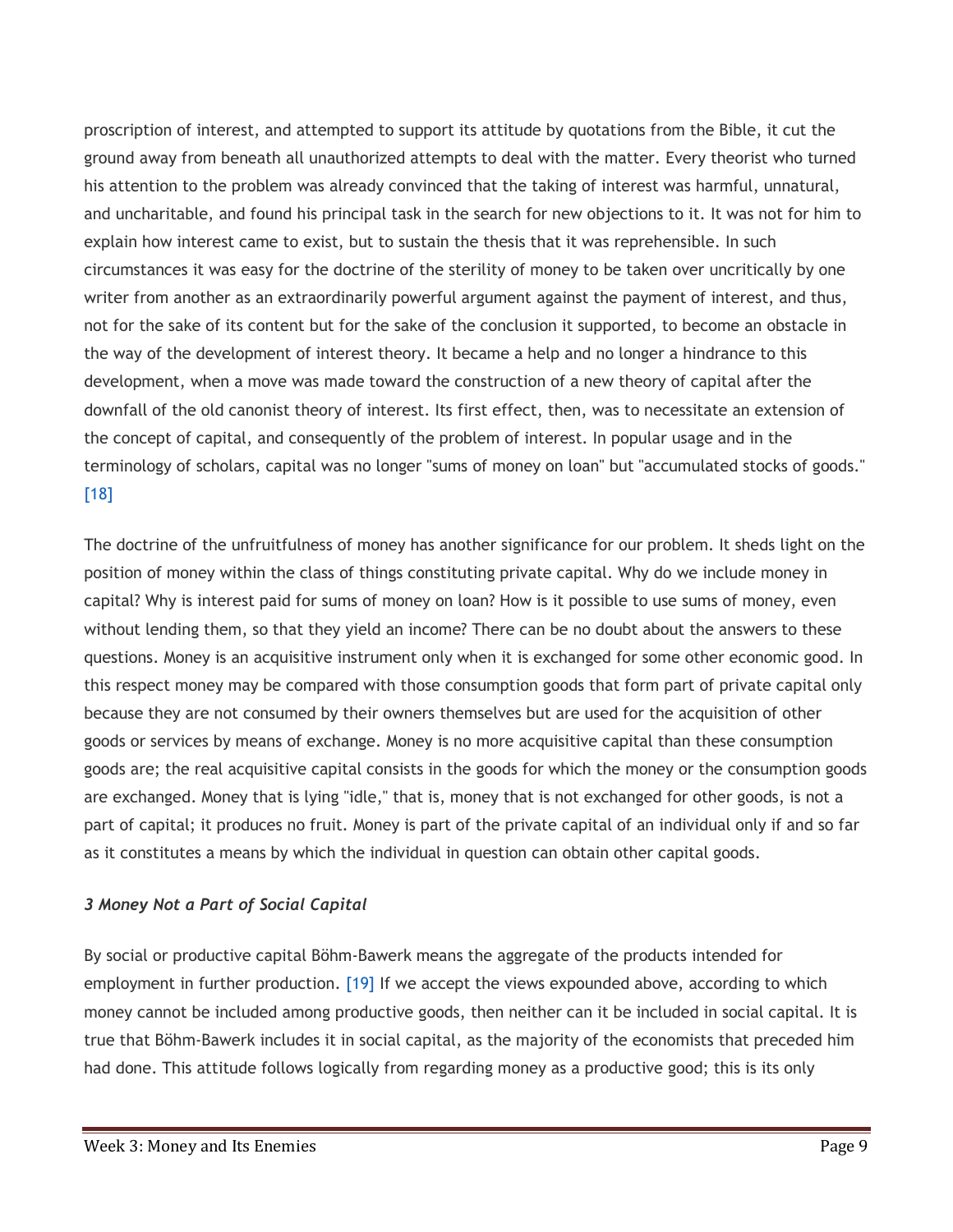justification, and in endeavoring to show that money is not a productive good we have implied how baseless a justification it is.

In any case, perhaps we may suggest that those writers who include money among productive goods and consequently among capital goods are not very consistent. They usually reckon money as a part of social capital in that division of their systems where they deal with the concepts of money and capital, but certain obvious further conclusions are not drawn from this. On the contrary, where the doctrine of the nature of money as capital should logically be applied it appears to have been suddenly forgotten. In reviewing the determinants of the rate of interest, writers emphasize over and over again that it is not the greater or smaller quantity of money that is of importance, but the greater or smaller quantity of other economic goods. To reconcile this assertion, which is indubitably a correct summary of the matter, with the other assertion that money is a productive good, is simply impossible.

## **Chapter 5: MONEY AS AN ECONOMIC GOOD (Study Guide)** . . . . . . . . . . . . . . . . . . . . . . . . . . . . . . . . . . . . . . . . . . . . . . . . . . . . . . . . . . . . . . . . . . . . . . . . . . . . . . . . . . . . . .

# **1. Money Neither a Production Good nor a Consumption Good**

Traditionally, economic goods were divided into consumption goods (what Menger called goods of the first order) and production goods (what Menger called goods of higher orders). Consumption goods directly satisfied human desires, whereas production goods only satisfied them indirectly. (For example, an apple might be a consumption good to a hungry man, while an apple seed would be a production good.) If we insist on a two-fold scheme, then money must be a production good, since it is clearly not a consumption good. Yet this is problematic too, because money is very different from other types of production goods.

A solution is to adopt a three-fold system, consisting of consumption goods, production goods, and media of exchange. This makes sense, because money is not a "commercial tool" in the same way that account books are. Although in a certain sense money "facilitates commerce" just as boats and railroads do, they differ in a crucial way: Increasing the supply of money does not make the community richer, whereas having more boats, railroads, and other production goods allows for the greater satisfaction of human desires. This is why money should be classified in a separate category, namely media of exchange.

## **2. Money as Part of Private Capital**

**Private capital** can be defined as the aggregate of the products that serve as a means to the acquisition of goods. Money should clearly be included in this category, and in fact historically an interest bearing sum of money was the starting point of the concept of "capital."

Over time, theorists realized that money was "barren" and did not directly yield its "fruits" the way physical seeds or human labor could. To explain why people would be willing to pay interest on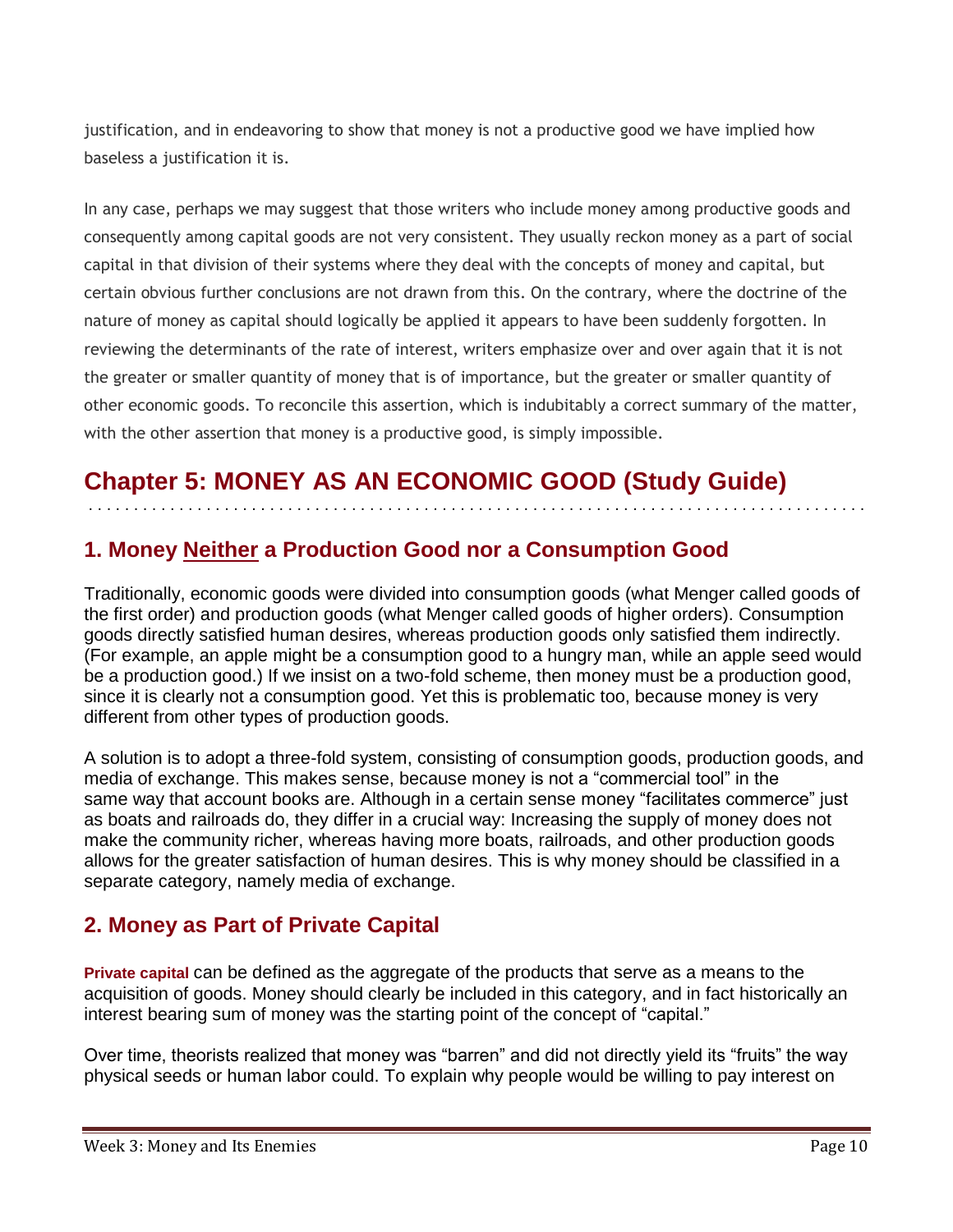money loans, we must recognize that money can be *exchanged* for other, productive goods. This observation reinforces the decision to classify money as a medium of exchange, rather than a production good: the only way to salvage the inclusion of money as a part of private capital, is to distinguish it from other production goods and recognize its special ability to be exchanged for them.

# **3. Money Not a Part of Social Capital**

**Social (or productive) capital** can be defined as the aggregate of the products intended for employment in further production. If we deny that money is a production good, then obviously it cannot be a part of social (or productive) capital.

• Mises's summaries of various debates (on whether money is a production good, or whether it is part of social capital) may strike some readers as difficult or even tedious. However, in these passages Mises demonstrates his command of the literature, but also he explains *why* he favors one view over another. At times Mises differs from Eugen von Böhm-Bawerk, the great pioneer in (what we now call) Austrian economics after Menger. The reader can see that Mises is not simply following in the path laid out by his predecessors in the Austrian tradition, but instead weighs the arguments by various thinkers, and builds the Misesian system with the strongest components of each.

• As with his classification of money substitutes, credit money, etc., in this chapter Mises exercises great precision in defining his concepts and justifying his decisions. For the issues in this chapter, Mises tells the reader (p. 86 ) that the groundwork will be important for understanding the discussion of the **equilibrium and money rates of interest**, which will occur in part III of the book.

**Equilibrium rate of interest:** The rate of interest corresponding to the true supplies of capital goods and consumer preferences for present versus future consumption. Also known as the natural rate of interest.

**Money rate of interest:** The rate of interest determined in the marketplace for loans of money. (The money rate can deviate from the equilibrium [or natural] rate of interest, in a process that is explained in part III of the book.)

**Private capital:** The aggregate of the products that serve as a means to the acquisition of goods. **Social (productive) capital:** The aggregate of the products intended for employment in further production.

--

What are the views of Roscher and Knies with respect to classifying money? (p. 79)

What was Helfferich's objection to those (like Knies) who wanted to deny that a monetary exchange was an act of production? (pp. 79 –80)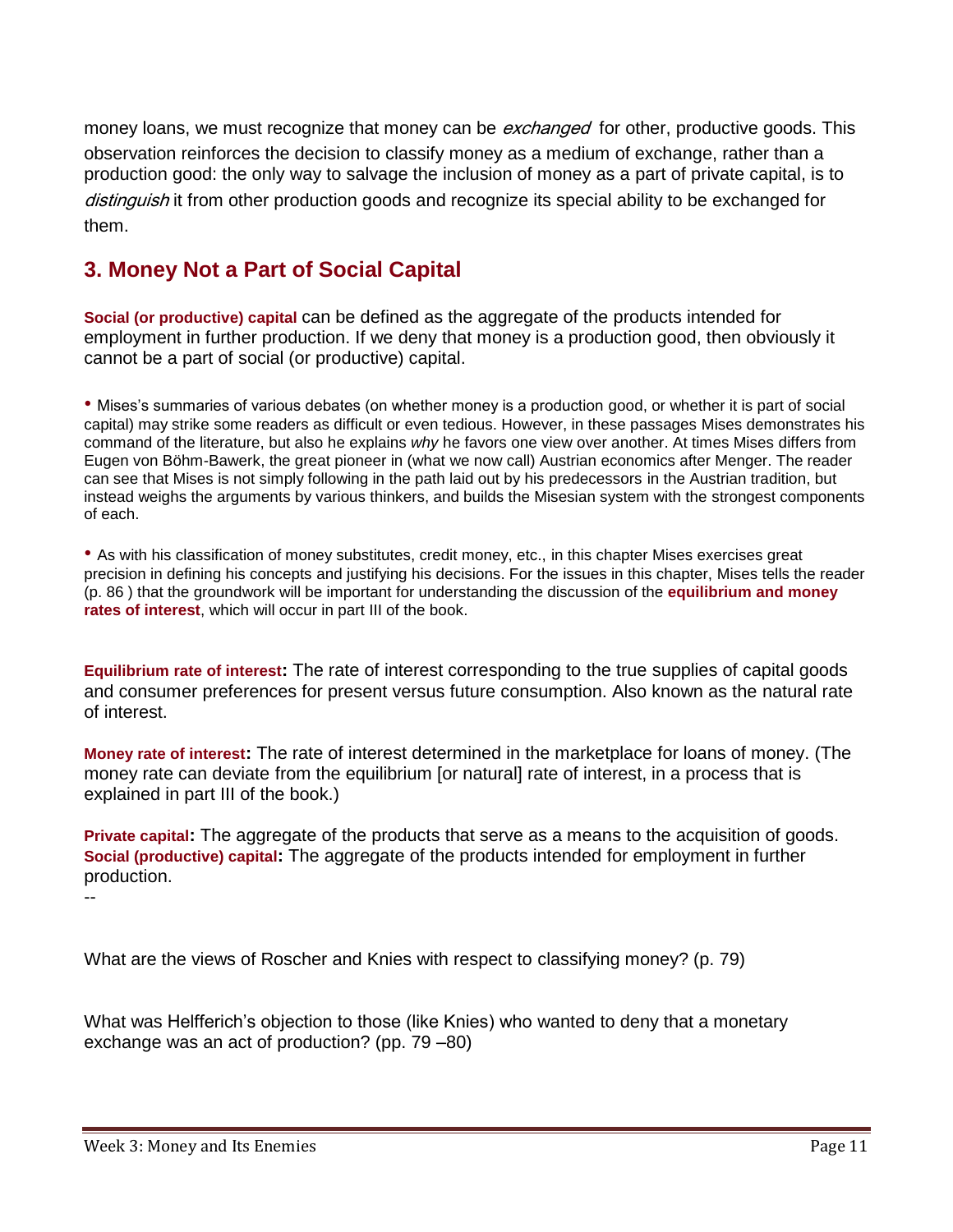Explain: "Money is obviously not a 'commercial tool' in the same sense as account books, exchange lists, the Stock Exchange, or the credit system." (p. 83)

Explain: "[W]hereas the changes in the value of . . . production goods and consumption goods do not mitigate the loss or reduce the gain of satisfaction resulting from . . . changes in their quantity, . . . changes in the value of money are accommodated in such a way to the demand for it that, despites increase or decreases in its quantity, the economic position of mankind remains the same." (p. 85)

What hindered the development of a scientific understanding of capital and interest? (pp. 88 –89)

## **CHAPTER 6: The Enemies of Money**

## *1. Money in the Socialist Community*

It has been shown that under certain conditions, which occur the more frequently as division of labor and the differentiation of wants are extended, indirect exchange becomes inevitable; and that the evolution of indirect exchange gradually leads to the employment of a few particular commodities, or even one commodity only, as a common medium of exchange. When there is no exchange of any sort, and hence no indirect exchange, the use of media of exchange naturally remains unknown. This was the situation when the isolated household was the typical economic unit, and this, according to socialist aspirations, is what it will be again one day in that purely socialistic order where production and distribution are to be systematically regulated by a central body. This vision of the future socialistic system has not been described in detail by its prophets; and, in fact, it is not the same vision which they all see. There are some among them who allow a certain scope for exchange of economic goods and services, and so far as this is the case the continued use of money remains possible.

On the other hand, the certificates or orders that the organized society would distribute to its members cannot be regarded as money. Supposing that a receipt was given, say, to each laborer for each hour's labor, and that the social income, so far as it was not employed for the satisfaction of collective needs or the support of those not able to work, was distributed in proportion to the number of receipts in the possession of each individual, so that each receipt represented a claim to an aliquot part of the total amount of goods to be distributed. Then the significance of any particular receipt as a means of satisfying the wants of an individual, in other words its value, would vary in proportion to the size of the total dividend. If, with the same number of hours of labor, the income of the society in a given year was only half as big as in the previous year, then the value of each receipt would likewise be halved.

The case of money is different. A decrease of fifty percent in the real social income would certainly involve a reduction in the purchasing power of money. But this reduction in the value of money need not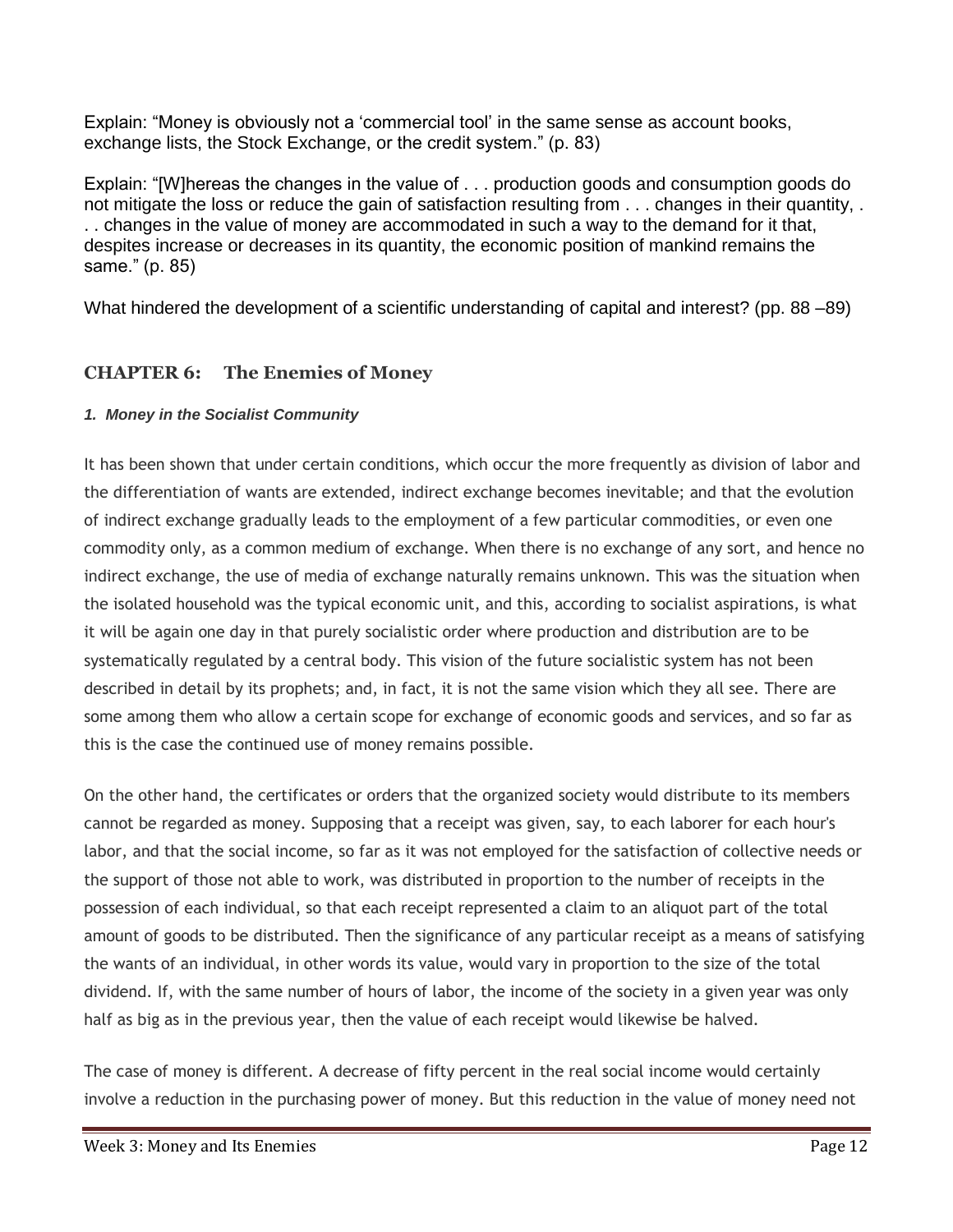bear any direct relation to the decrease in the size of the income. It might accidentally happen that the purchasing power of money was exactly halved also; but it need not happen so. This difference is of fundamental importance.

In fact, the exchange value of money is determined in a totally different way from that of a certificate or warrant. Titles like these are not susceptible of an independent process of valuation at all. If it is certain that a warrant or order will always be honored on demand, then its value will be equal to that of the goods to which it refers. If this certainty is not absolute, the value of the warrant will be correspondingly less.

If we suppose that a system of exchange might be developed even in a socialist society—not merely the exchange of labor certificates but, say, the exchange of consumption goods between individuals—then we may conceive of a place for the function of money even within the framework of such a society. This money would not be so frequently and variously employed as in an economic order based on private ownership of the means of production, but its use would be governed by the same fundamental principles.

These considerations dictate the attitude toward money that must be assumed by any attempt to construct **an imaginary** social order, if self-contradiction is to be avoided. So long as such a scheme completely excludes the free exchange of goods and services, then it follows logically that it has no need for money; but so far as any sort of exchange at all is allowed, it seems that indirect exchange achieved by means of a common medium of exchange must be permitted also.

## *2 Money Cranks*

Superficial critics of the capitalistic economic system are in the habit of directing their attacks principally against money. They are willing to permit the continuance of private ownership of the means of production and consequently, given the present stage of division of labor, of free exchange of goods also; and yet they want this exchange to be achieved without any medium, or at least without a *common* medium, or money. They obviously regard the use of money as harmful and hope to overcome all social evils by eliminating it. Their doctrine is derived from notions that have always been extraordinarily popular in lay circles during periods in which the use of money has been increasing.

All the processes of our economic life appear in a monetary guise; and those who do not see beneath the surface of things are only aware of monetary phenomena and remain unconscious of deeper relationships. Money is regarded as the cause of theft and murder, of deception and betrayal. Money is blamed when the prostitute sells her body and when the bribed judge perverts the law. It is money against which the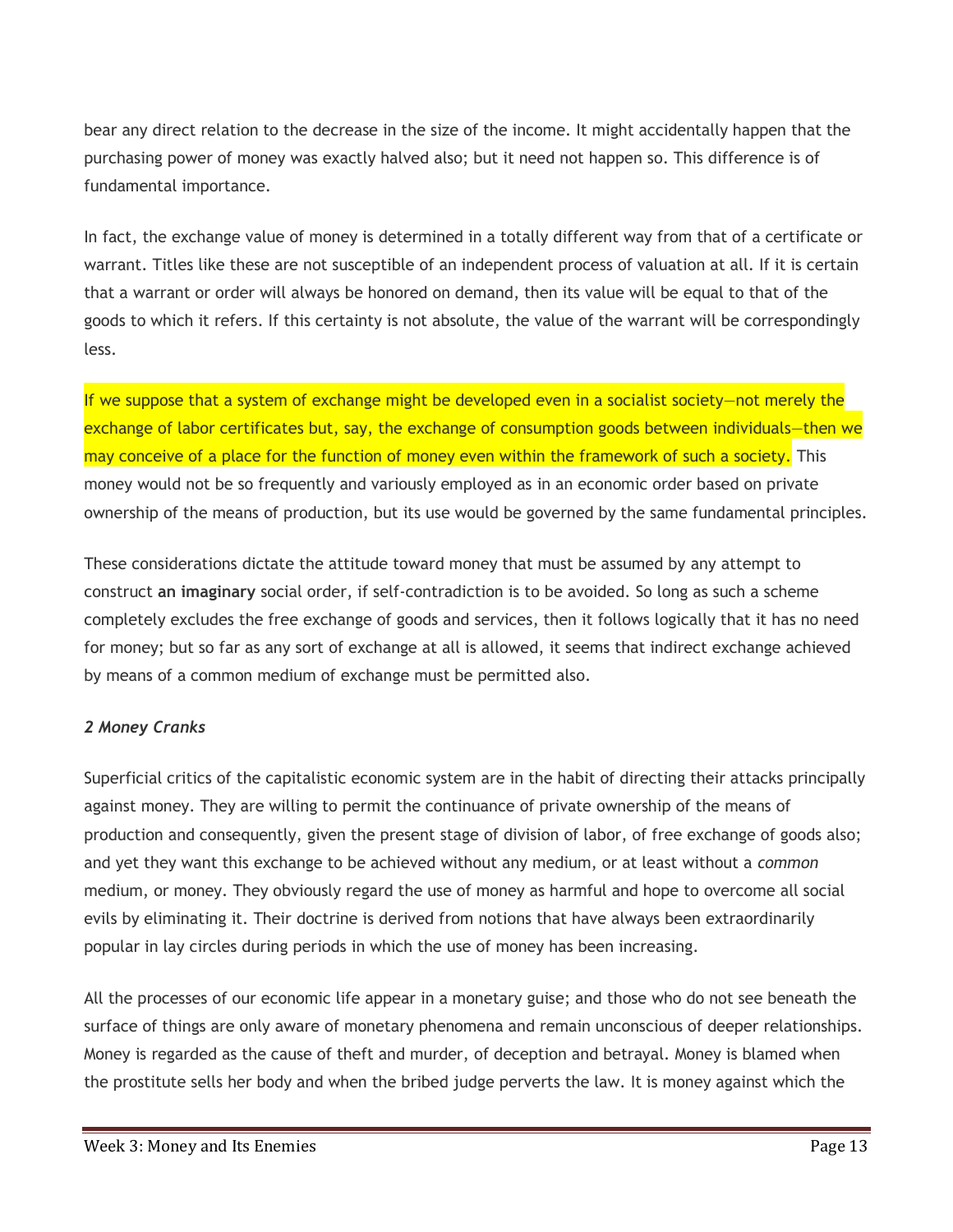moralist declaims when he wishes to oppose excessive materialism. Significantly enough avarice is called the love of money; and all evil is attributed to it. [\[1\]](http://mises.org/books/Theory_Money_Credit/Part1_Ch6.aspx#_edn1)

The confused and vague nature of such notions as these is obvious. It is not so clear whether it is thought that a return to direct exchange by itself will be able to overcome all the disadvantages of the use of money, or whether it is thought that other reforms will be necessary as well. The world makers and world improvers responsible for these notions feel no obligation to follow up their ideas inexorably to their final consequences. They prefer to call a halt at the point where the difficulties of the problem are just beginning. And this, incidentally, accounts for the longevity of their doctrines; so long as they remain nebulous, they offer nothing for criticism to seize upon.

Even less worthy of serious attention are those schemes of social reform which, while not condemning the use of money in general, object to the use of gold and silver In fact, such hostility to the precious metals has something very childish in it. When Thomas More, for example, endows the criminals in his utopia with golden chains and the ordinary citizens with gold and silver chamber pots, [\[2\]](http://mises.org/books/Theory_Money_Credit/Part1_Ch6.aspx#_edn2) it is in something of the spirit that leads primitive mankind to wreak vengeance on lifeless images and symbols.

It is hardly worthwhile to devote even a moment to such fantastic suggestions, which have never been taken seriously. All the criticism of them that was necessary has been completed long ago. [\[3\]](http://mises.org/books/Theory_Money_Credit/Part1_Ch6.aspx#_edn3) But one point, which usually escapes notice, must be emphasized.

Among the many confused enemies of money there is one group that fights with other theoretical weapons than those used by its usual associates. These enemies of money take their arguments from the prevailing theory of banking and **propose to cure all human ills by means of an "elastic credit system,** automatically adapted to the need for currency." It will surprise no one acquainted with the unsatisfactory state of banking theory to find that scientific criticism has not dealt with such proposals as it should have done, and that it has in fact been incapable of doing so. The rejection of schemes such as Ernest Solvay's "social comptabilism" [\[4\]](http://mises.org/books/Theory_Money_Credit/Part1_Ch6.aspx#_edn4) is to be attributed solely to the practical man's timidity and not to any strict proof of the weaknesses of the schemes, which has indeed not been forthcoming. All the banking theorists whose views are derived from the system of Tooke and Fullarton (and this includes nearly all present-day writers) are helpless with regard to Solvay's theory and others of the same kind. They would like to condemn them, since their own feelings as well as the trustworthy judgments of practical men warn them against the airy speculations of reformers of this type; but they have no arguments against a system which, in the last analysis, involves nothing but the consistent application of their own theories.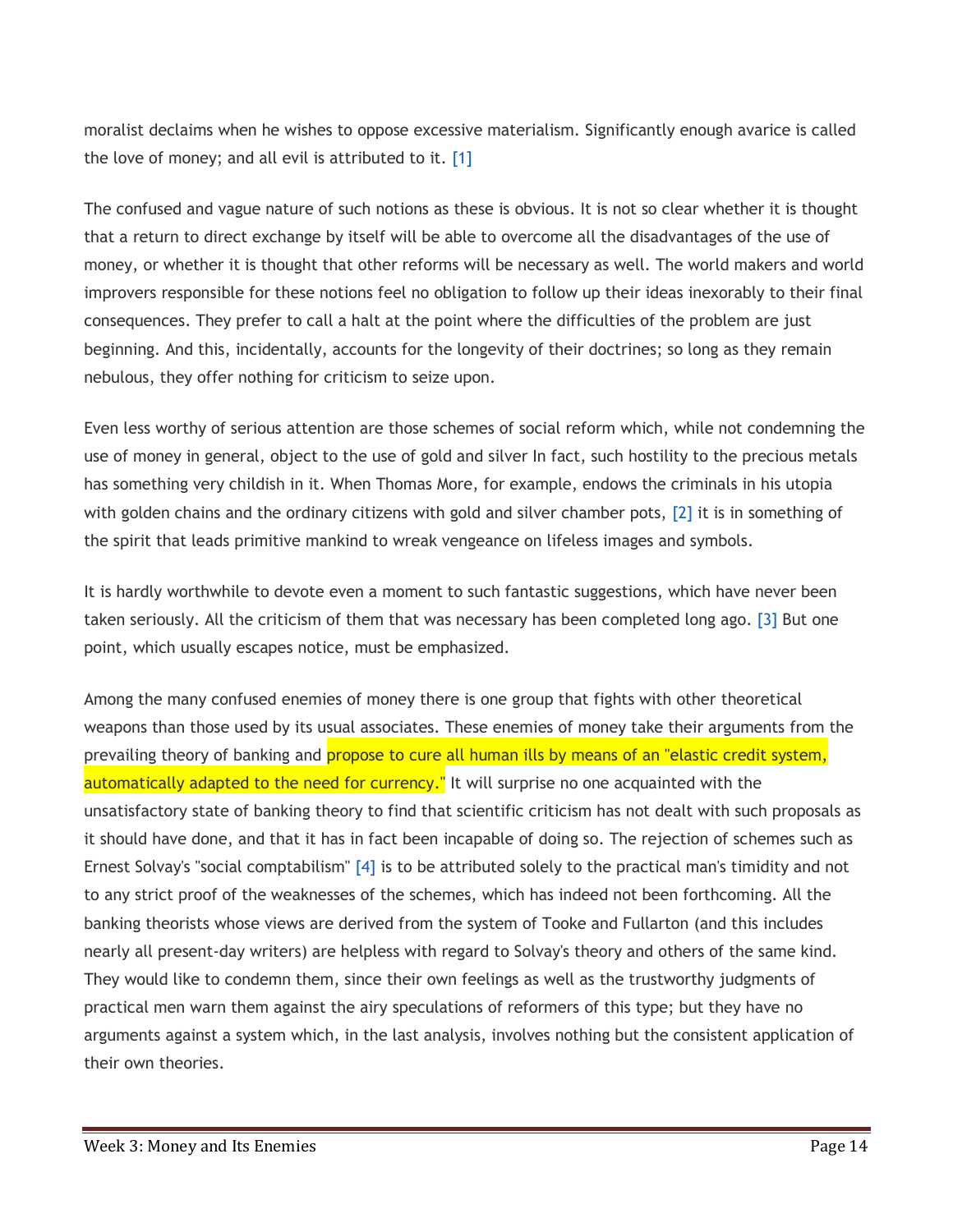The third part of this book is devoted exclusively to problems of the banking system. There the theory of the elasticity of credit is subjected to a detailed investigation, the results of which perhaps render any further discussion of this kind of doctrine unnecessary.

# **Chapter 6: ENEMIES OF MONEY** . . . . . . . . . . . . . . . . . . . . . . . . . . . . . . . . . . . .. . . . . . . . . . . . . . . . . . . . . . . . . . . . . . . . . . . . . . . . . . . . . . . . . . .

# **1. Money in the Socialist Community**

If a socialist society completely abolishes all property rights and distributes scarce goods and services according to a central plan, then there is no scope for even direct exchange (let alone indirect exchange) and therefore no room for money.

However, some socialist visionaries concede that even in their ideal society, people would retain ownership rights in personal consumption goods such as cigarettes, apples, loaves of bread, sweaters, and so forth. In this case, people would naturally engage in mutually beneficial trades, and ultimately would foster the development of money.

# **2. Money Cranks**

Throughout the ages, reformers have blamed money for social ills. (The love of money is famously declared to be the root of all evil.) The hostility to gold and silver is particularly intense. Yet these reformers never explain their full vision of a world *without* money, for if they attempted such a description, the problems with their schemes would be obvious. merely for an "elastic credit system," which expands or contracts the money supply according to the community's "need for currency." According to this particular group of **money cranks**, the current money and banking system imposes an artificial scarcity by restricting credit and charging higher interest rates than necessary.

• Some socialists viewed money itself as a "dirty" product of the market economy, and believed that in a pure socialist society, there would be no need for it. However, as Mises explains, some of the more sophisticated theorists imagined that the workers in a socialist community would have property rights in consumption goods (and perhaps personal tools of the trade for skilled artisans etc.). However, what *cannot* be allowed in a socialist community—lest it become a system of capitalism—is private ownership in the large-scale means of production, such as farmland, factories, railroads, etc.

• Mises concedes that a socialist community that retained private ownership in personal consumption goods, could foster the emergence of genuine money. However, Mises is *not* here referring to the "labor certificates" envisioned by some socialist theorists. For example, we could imagine that socialist factory and farm managers hand out one certificate for every labor hour (of suitable quality) that each worker performs. Then, once the "crop" of output goods has been "harvested" from all the various factories and farms—including not just bottles of milk but also